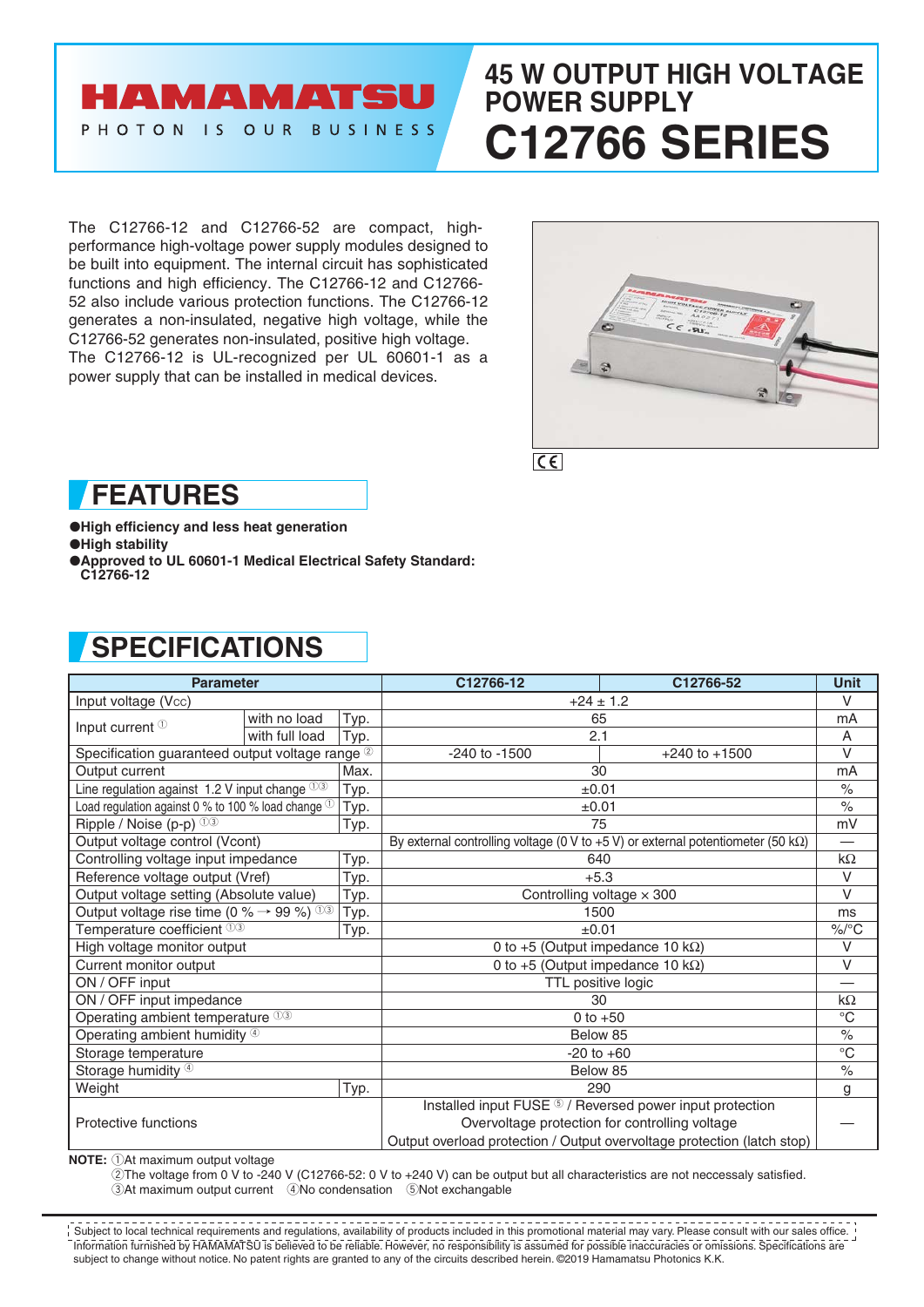## **45 W OUTPUT HIGH VOLTAGE POWER SUPPLY C12766 SERIES**

### Figure 1: Output voltage control



### ●**BY EXTERNAL VOLTAGE** ●**BY EXTERNAL POTENTIOMETER**



PIN ASSIGNMENT  $\overline{()}$  Vcc IN +24 V  $\overline{2}$  Vcc GND \*\* e ON / OFF IN 4 Vcont GND \*\* **5** Vcont IN

 $6$  Vref OUT +5.3 V Typ.

 $Q$  CURRENT MONITOR OUT

 $@$  HV MONITOR OUT

MIN.  $\frac{W}{W}$  W  $\frac{W}{W}$  (V)  $\frac{W}{W}$  The instability in the external controlling voltage should be minimized as it directly affects the output voltage quality.

\*\* Never connect the pin number  $(2)$  and  $(4)$ directly and externally.

TACCC0187EA

Figure 2: Circuit block diagram

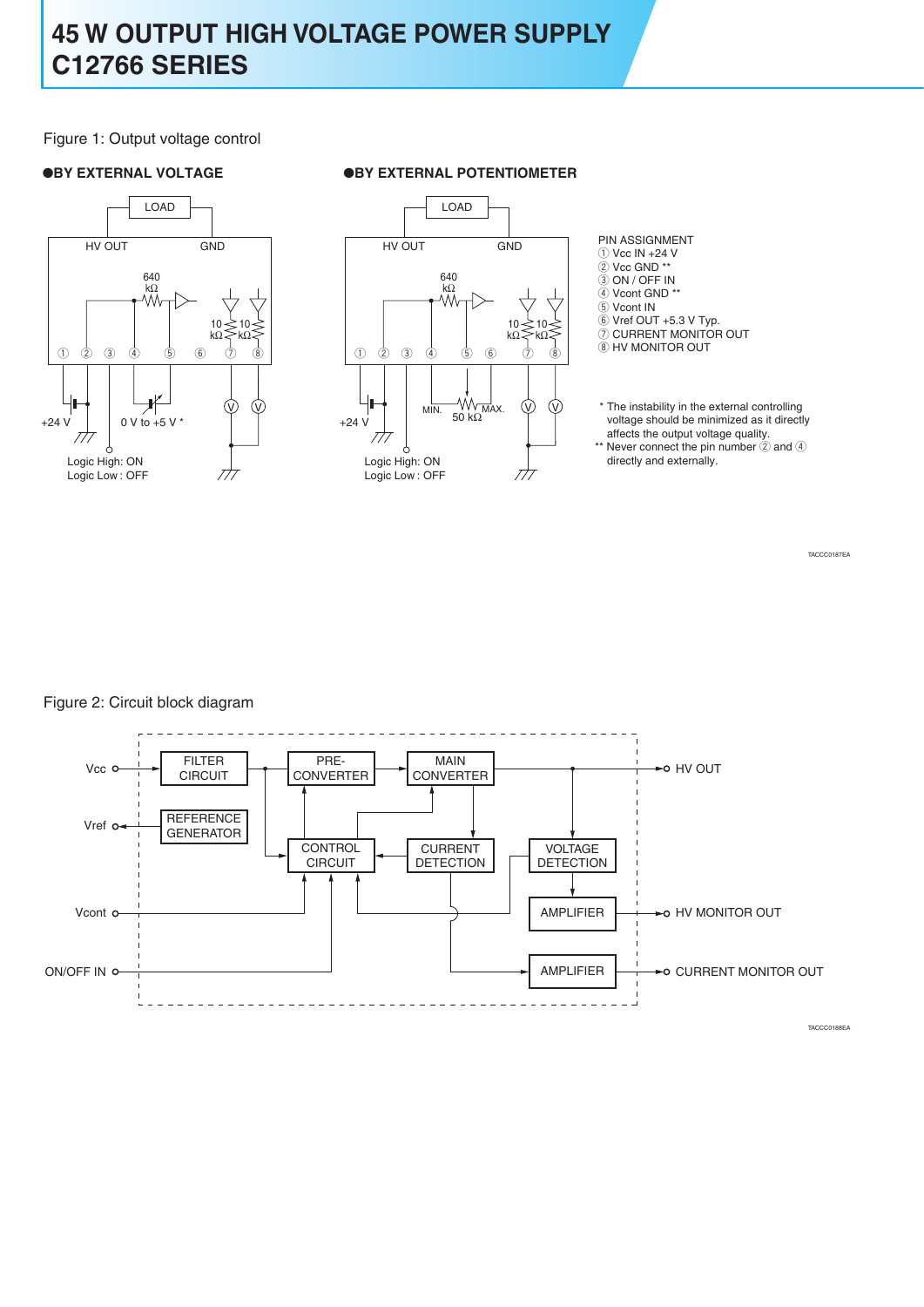

Figure 3: Efficiency **Figure 4: Ripple / Noise** 



TIME (10 µs/div.)



Figure 5: Monitor voltage vs. output voltage Figure 6: Monitor voltage vs. output current



\* These figures indicate nominal characteristics.

100 TACCB0177EA TACCB0178EA 90 80 70 EFFICIENCY (%) EFFICIENCY (%) 60 50 40 30 20 10  $0\frac{L}{0}$ 0 10 20 30 40 60 70 80 90 50 100 (45 W) RELATIVE OUTPUT (%)